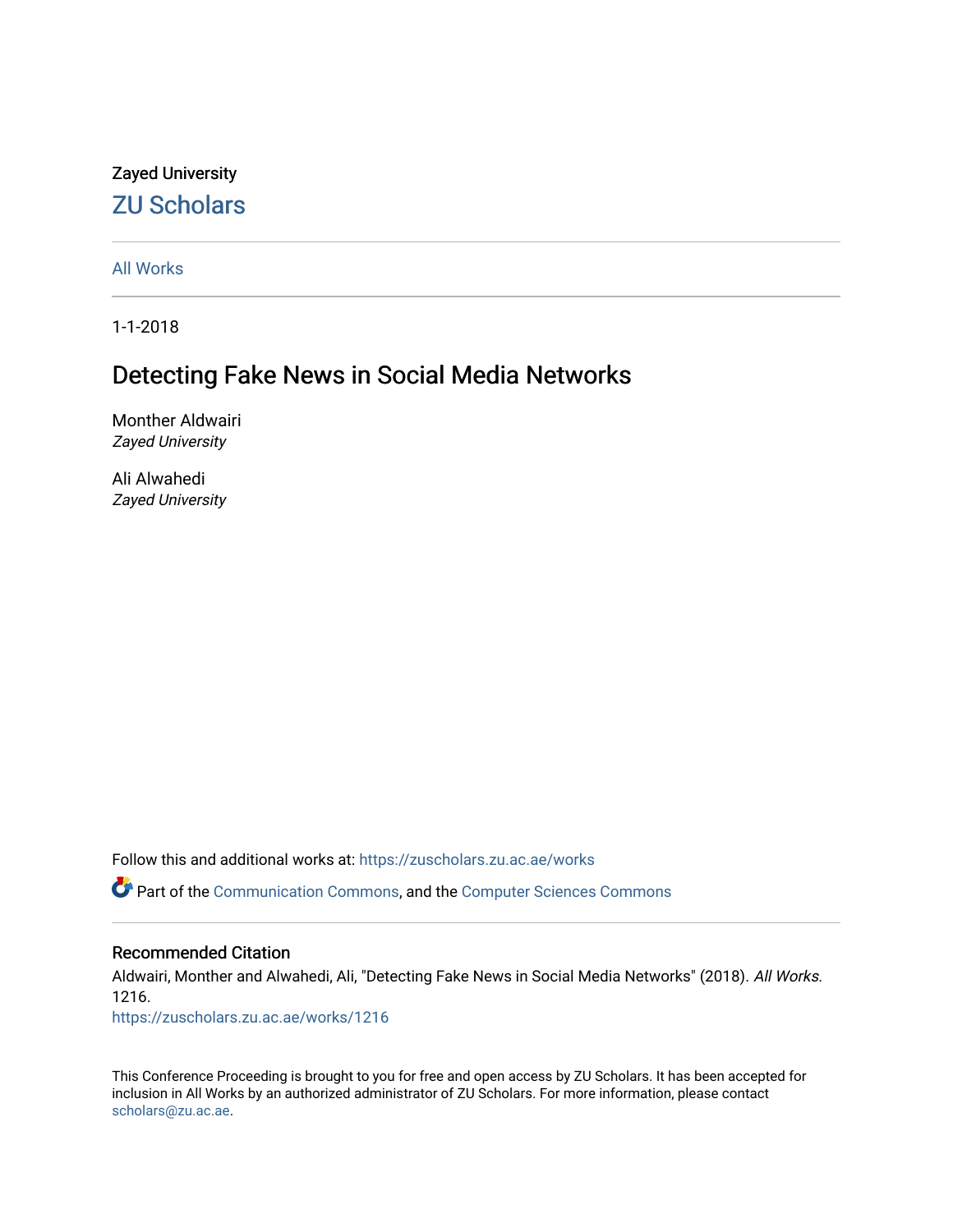

Available online at www.sciencedirect.com Available online at www.sciencedirect.com



Procedia **Computer Science** 

Procedia Computer Science 141 (2018) 215-222

www.elsevier.com/locate/procedia www.elsevier.com/locate/procedia

## The 9th International Conference on Emerging Ubiquitous Systems and Pervasive Networks The 9th International Conference on Emerging Ubiquitous Systems and Pervasive Networks (EUSPN 2018) (EUSPN 2018)

# Detecting Fake News in Social Media Networks Detecting Fake News in Social Media Networks

Monther Aldwairi, Ali Alwahedi Monther Aldwairi, Ali Alwahedi

*College of Technological Innovation, Zayed University, Abu Dhabi 144534, UAE College of Technological Innovation, Zayed University, Abu Dhabi 144534, UAE*

## Abstract Abstract

Fake news and hoaxes have been there since before the advent of the Internet. The widely accepted definition of Internet fake news is: fictitious articles deliberately fabricated to deceive readers". Social media and news outlets publish fake news to increase readership or as part of psychological warfare. Ingeneral, the goal is profiting through clickbaits. Clickbaits lure users and entice curiosity with flashy headlines or designs to click links to increase advertisements revenues. This exposition analyzes the prevalence of fake news in light of the advances in communication made possible by the emergence of social networking sites. The purpose of the work is to come up with a solution that can be utilized by users to detect and filter out sites containing false and misleading information. We use simple and carefully selected features of the title and post to accurately identify fake posts. The experimental results show a 99.4% accuracy using logistic classifier. results show a 99.4% accuracy using logistic classifier.

© 2018 The Authors. Published by Elsevier Ltd.  $\degree$  2018 The Authors. Published by Elsevier Etd.<br>This is an open access article under the CC BY-NC-ND license (<https://creativecommons.org/licenses/by-nc-nd/4.0/>) Selection and peer-review under responsibility of the scientific committee of EUSPN 2018.

*Keywords:* Fake news; clickbaits; social media; classification *Keywords:* Fake news; clickbaits; social media; classification

## 1. INTRODUCTION 1. INTRODUCTION

The idea of fake news is not a novel concept. Notably, the idea has been in existence even before the emergence of the Internet as publishers used false and misleading information to further their interests. Following the advent of the web, more and more consumers began forsaking the traditional media channels used to disseminate information for web, more and more consumers began forsaking the traditional media channels used to disseminate information for online platforms [11]. Not only does the latter alternative allow users to access a variety of publications in one sitting, but it is also more convenience and faster. The development, however, came with a redefined concept of fake news as content publishers began using what has come to be commonly referred to as a clickbait. content publishers began using what has come to be commonly referred to as a clickbait.

Clickbaits are phrases that are designed to attract the attention of a user who, upon clicking on the link, is directed to a web page whose content is considerably below their expectations [24]. Many users find clickbaits to be an to a web page whose content is considerably below their expectations [24]. Many users find clickbaits to be an irritation, and the result is that most of such individuals only end up spending a very short time visiting such sites.

∗ Corresponding author. Tel.: +971-2-599-3238 ; fax: +971-2-599-3685. ∗ Corresponding author. Tel.: +971-2-599-3238 ; fax: +971-2-599-3685.

*E-mail address:* monther.aldwairi@zu.ac.ae *E-mail address:* monther.aldwairi@zu.ac.ae

1877-0509 © 2018 The Authors. Published by Elsevier Ltd. 1877-0509 © 2018 The Authors. Published by Elsevier Ltd. 1877-0509 © 2018 The Authors. Published by Elsevier Ltd.

Selection and peer-review under responsibility of the scientific committee of EUSPN 2018. 10.1016/j.procs.2018.10.171

<sup>1877-0509</sup> C 2018 The Authors. Published by Elsevier Ltd.<br>This is an open access article under the CC BY-NC-ND license (https://creativecommons.org/licenses/by-nc-nd/4.0/)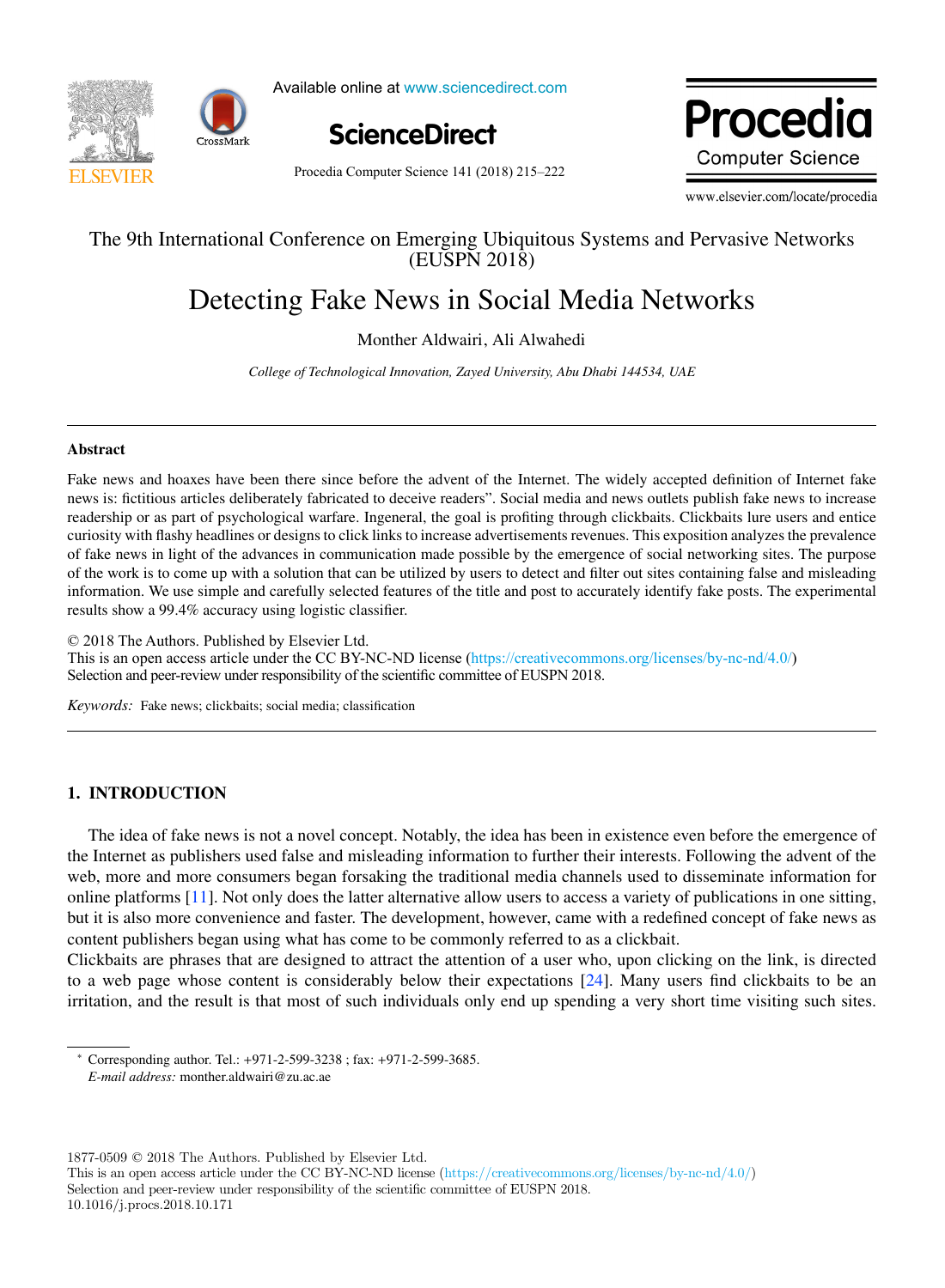For content publishers, however, more clicks translate into more revenues as the commercial aspect of using online advertisements is highly contingent on web traffic [12]. As such, despite the concerns that have been raised by readers about the use of clickbaits and the whole idea of publishing misleading information, there has been little effort on the part of content publishers to refrain from doing so.

At best, tech companies such as Google, Facebook, and Twitter have attempted to address this particular concern. However, these efforts have hardly contributed towards solving the problem as the organizations have resorted to denying the individuals associated with such sites the revenue that they would have realized from the increased traffic. Users, on the other hand, continue to deal with sites containing false information and whose involvement tends to affect the reader's ability to engage with actual news [4]. The reason behind the involvement of firms such as Facebook in the issue concerning fake news is because the emergence and subsequent development of social media platforms have served to exacerbate the problem [27]. In particular, most of the sites that contain such information also include a sharing option that implores users to disseminate the contents of the web page further. Social networking sites allow for efficient and fast sharing of material and; thus, users can share the misleading information within a short time. In the wake of the data breach of millions of accounts by Cambridge Analytica, Facebook and other giants vowed to do more to stop the spread of fake news [23].

#### *1.1. Research Problem*

The project is concerned with identifying a solution that could be used to detect and filter out sites containing fake news for purposes of helping users to avoid being lured by clickbaits. It is imperative that such solutions are identified as they will prove to be useful to both readers and tech companies involved in the issue.

#### *1.2. Proposed Solution*

The proposed solution to the issue concerned with fake news includes the use of a tool that can identify and remove fake sites from the results provided to a user by a search engine or a social media news feed. The tool can be downloaded by the user and, subsequently, be appended to the browser or application used to receive news feeds. Once operational, the tool will use various techniques including those related to the syntactic features of a link to determine whether the same should be included as part of the search results.

#### 2. LITERATURE REVIEW

A look at contemporary scholarly work shows that the issue of fake news has been a major concern amongst scholars from various backgrounds. For instance, some authors have observed that fake news is no longer a preserve of the marketing and public relations departments [21]. In the stead, the problem is increasingly being regarded as part of the responsibilities associated with the information technology (IT) department. Traditionally, it was believed that the two departments mentioned above were the ones to deal with any implications arising from the dissemination of misleading news related to an organization. However, current research indicates that fake news is considered to be a threat to information security. The involvement of the IT department, therefore, is premised on the idea that it would help avert the various risks associated with the problem.

Similarly, other authors have noted that the participation of IT professionals in resolving matters concerning fake news is paramount considering the demands of the contemporary corporate environment [7]. Rather than as it was the case a few years ago when perpetrators of such gimmicks were motivated by just attracting web traffic, the practice has evolved into a matter that includes the involvement of hackers. Specifically, some content publishers have resorted to including material that contains malicious code as part of the content provided on their web pages, leading those who visit such sites to click the links and download the malware without their knowledge. Such developments, according to the scholars, have exposed modern companies to further risk of cyber intrusion as the perpetrators of the fake news tend to target employees of certain organizations with the aim of exploiting the latter's curiosity [2].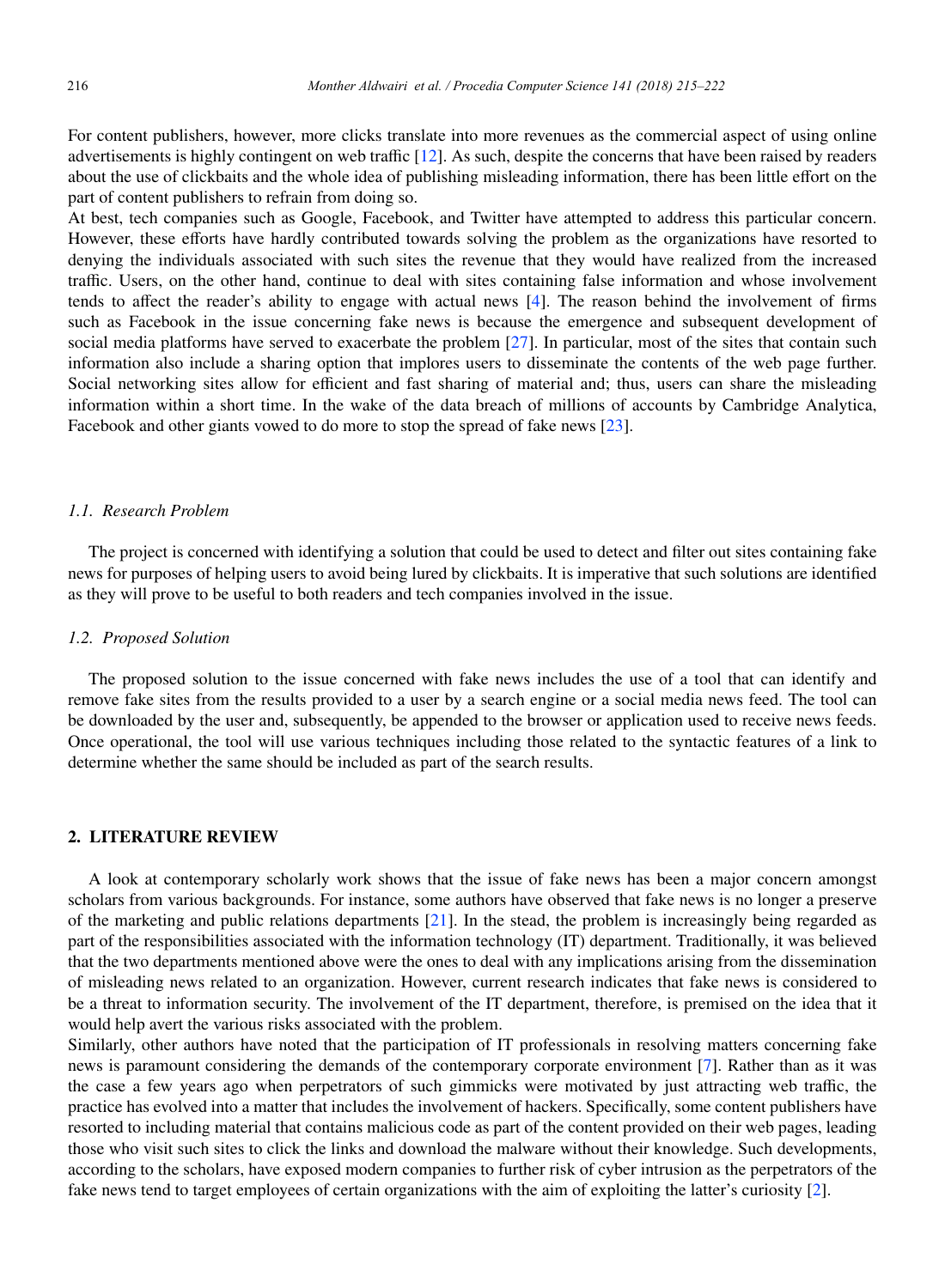It is also apparent that aside from the risk of having malware introduced into their information management systems, modern firms also have to deal with the challenge of having their employees manipulated into giving out their credentials. Some scholars have posited that there is a group of content publishers that is increasingly using clickbaits as a technique to facilitate their phishing objectives [17]. Once an individual, who also happens to be an employee of the target firm, clicks on the link and accesses the web page's contents, he or she is led into providing sensitive information, albeit in an indirect manner. The user may, for instance, be tricked into believing that they are helping to disseminate the news further when, in the actual sense, they are providing the perpetrators with access to their emails [19].

Data integrity has also been singled out as being one the information security implications associated with fake news [18]. In the current business world, data is increasingly being considered as being a valuable asset and, as such, it is imperative that companies put in place all the necessary measures that would help secure sensitive information from being accessed by unauthorized persons. However, the prevalence of content publishers keen on using fake news serves to negate such efforts. It is against this background that organizations are investing more resources to facilitate the invention and formulation of more effective solutions to be used in countering the ramifications that arise from using clickbaits to attract users into providing their information. Nonetheless, employees still continue to visit such sites even after being discouraged from doing so and, thereby, placing their firms at risk of cyber-attacks [6].

On the other hand, some scholars have argued that fake news can sometimes result in positive implications. For instance, there have been cases whereby companies listed in the stock market have experienced an increase in the price of their shares as a result of fake news [13]. As more and more users share the link to the site containing information that is seemingly related to an organization, prospective investors gain interest in the firms operations and, consequently, its share price increases considerably. Such changes, however, are bound to result in worse consequences as a majority of the individuals who buy the shares based on the misinformation end up being disappointed.

In the same vein, other authors have noted that fake news can help further the marketing objectives of an enterprise. For example, when the information provided in the web pages associated with such news is one that favors the products furnished by a company, more consumers develop an interest in the same despite the fact that the contents of the web page are far from the truth [15]. Regardless, such an organization ends up reaching out to a wider pool of prospective clients in spite of the fact that the fake news was not part of its marketing campaigns. The scholars posit that the concept of fake news is not bad in its entirety as it can contribute positively toward the growth of an enterprise. However, this tendency has its limits and cannot be relied upon by businesses as its opposite would have extensive and adverse ramifications [8]. When the contents of the web page contain misleading information that portrays a company in a negative light, such a firm is bound to experience a drop in its performance irrespective of the fact that the news disseminated to its prospective customers was false.

It is also apparent that the idea of using clickbaits to lure non-suspecting users to visit web pages has played a significant role in shaping opinions within other contexts aside from that which involved the business environment. For instance, the events leading to the 2016 presidential elections of the United States were characterized by the widespread dissemination of fake news through social media platforms [9]. Claims of celebrated personalities endorsing certain candidates were, for example, part of the information that was being shared by the users after visiting sites that informed them of the same. Later on, the users would realize that the assertions had been false. By then, the intended impact would have already occurred, and it is argued that such occurrences might have played a contributive role in determining the course of the elections [1].

Finally, the contemporary literature indicates that there have been ethical concerns about the whole concept of fake news especially regarding the involvement of individuals who have a background in journalism. For instance, some scholars have argued that using clickbaits is a demonstration of a disregard for the ethics associated with the media profession [16]. Journalists are expected to furnish readers with information whose veracity and accuracy have been determined to the last detail. However, the idea of fake news is completely at variance with these requirements. When professionals engage in activities that are intended to misguide their readers for the sake of increasing web traffic and online ad revenues, it raises a concern as to whether such people are keen on complying with the code of conduct associated with their career.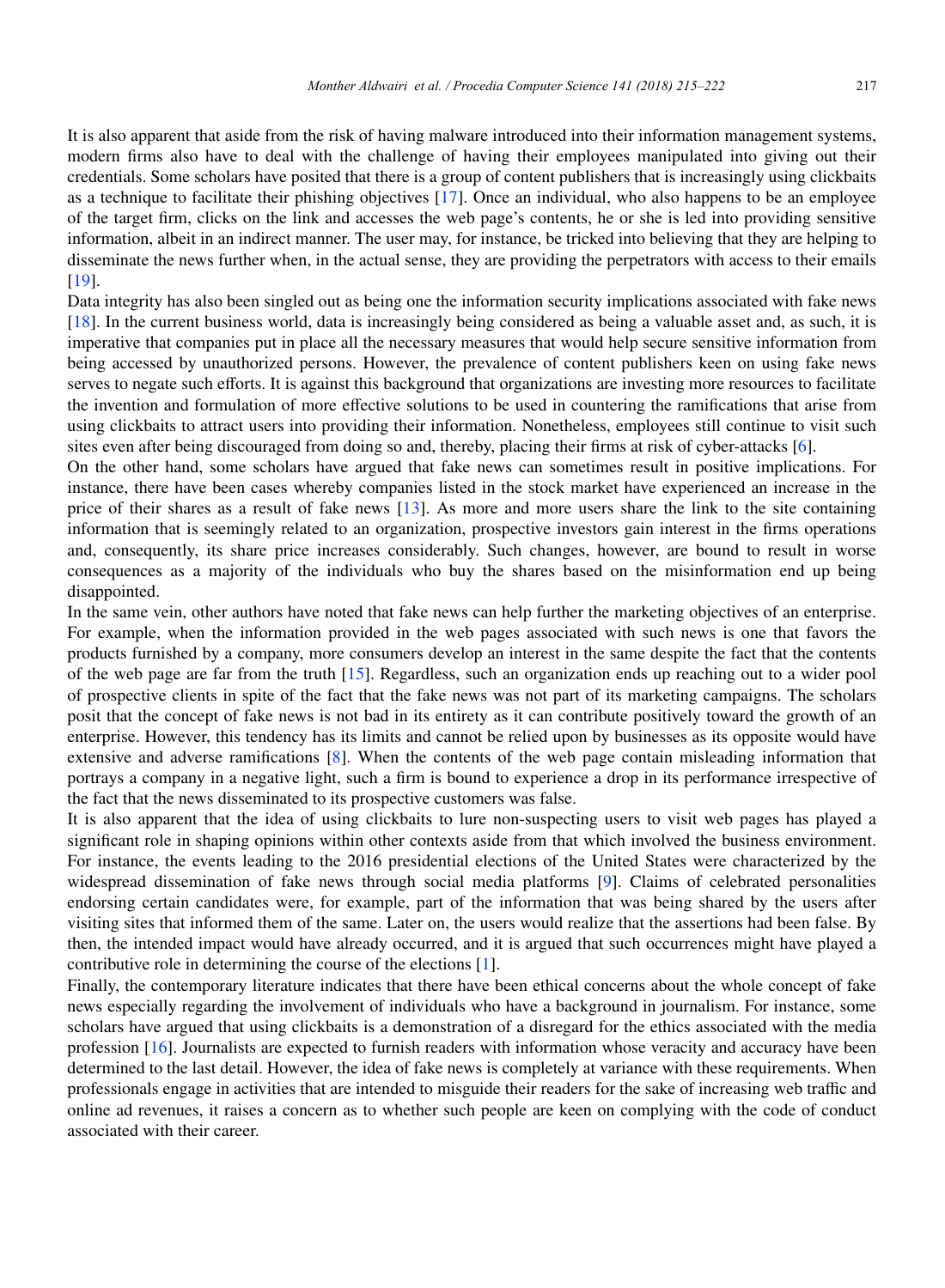Despite fake news detection in social media getting attention fairly recently, there has been a flux of research and publications on the issue. Before talking about machine learning for fake news detection we must address the dataset issue. William Yang Wang [26] in his paper "Liar, Liar Pants on Fire", provided a publicly available dataset and so did many of the previous researchers. Additionally, the first Fake News Challenge Stage-1 (FNC-1) was held in June of 2017 and featured many novel solutions using various artificial intelligence technologies [? ]. Natural Language Processing (NLP) techniques have been used for news outlet stance detection to facilitate fake news detection on certain issues [20]. Riedel et al. and other FNC-1 winning teams achieved close to 82% accuracy in the stance detection stage. Once this competition and all stages of fake news detection are concluded, we believe great and commercial solutions will emerge. FNC-1 have made the datasets available publicly and we're getting closer to having standard benchmarks to compare all the newly proposed techniques.

For a more comprehensive survey of work on fake news detection, the reader is referred to Kai Shu et al. [22]. In this effort we try to focus on a lightweight detection system for clickbaits based on high-level feature title features.

#### 3. Proposed Solution

The proposed solution involves the use of a tool that is designed with the specific aim of detecting and eliminating web pages that contain misinformation intended to mislead readers. For purposes of attaining this goal, the approach will utilize some factors as a guide to making the decision as to whether to categorize a web page as fake news. The user will, however, need to have the tool downloaded and installed on a personal computer before making use of its services. It is expected that the proposed method will be compatible with the browsers that are commonly used by users all over the world.

The syntactical structure of the links used to lead users to such sites will be considered a starting point. For instance, when a user keys in a group of search terms with the aim of finding web pages that contain information related to the same terms, the tool will come into operation and run through the sites that have been retrieved by the search engine before they are delivered to the user. In doing so, the extension will identify sites whose links contain words that may have a misleading effect on the reader, including those that are characterized by a lot of hyperbole and slang phrases. Such web pages will be flagged as being potential sources of fake news, and the user will be notified before electing to click on either one of them. A visualization of the links and their syntactical structure will help the user understand the decision [5].

Additionally, the tool will also use the number of words associated with the wording used in the titles of the sites for purposes of determining which of them contains false information. A threshold of say eight words will be used as a baseline for categorizing a web page as having correct information, with those whose links containing more than the threshold number of words being classified as potential sources of fake news. The rationale behind this approach is premised on the idea that from a general perspective, clickbaits tend to have considerably longer words than nonclickbaits [14]. It is, therefore, expected that the tool would use the wording as a metric to decide whether a headline can be considered as a potential clickbait.

Aside from the syntactic characteristics of the headlines associated with apparent clickbaits, the tool will also monitor how punctuation marks have been used in web pages. In particular, the model will flag sites whose headlines contain extensive usage of exclamation marks and question marks. The links to such web pages will be categorized as potential clickbaits. For instance, a credible site would have a title such as Donald Trump Wins the US Presidential Race! On the other hand, a clickbait would be structured in a manner such as Guess what???? Donald Trump is the Next US President!!!!!!!!!. In such a case, the tool would categorize the former as being a non-clickbait and the latter as being a potential lead to misleading information.

In addition, the proposed approach will examine factors associated with individual sites including the bounce rates as a way of determining the veracity (or lack thereof) of the information provided therein. One key characteristic of clickbaits is that they tend to lead readers to web pages containing information that is very different or hardly related to the information highlighted by the link. The result is that a majority of the users end up disappointed, leaving the sites as soon as they have visited it, and resulting in high bounce rates for such web pages [10]. The proposed tool will assess whether a site has a high bounce rate and designate it as a potential source of fake news.

Once the algorithm executes, the search engine will release the entire list of results to the user. However, those links whose sites have been noted as being potential sources of misleading information will be highlighted in a manner that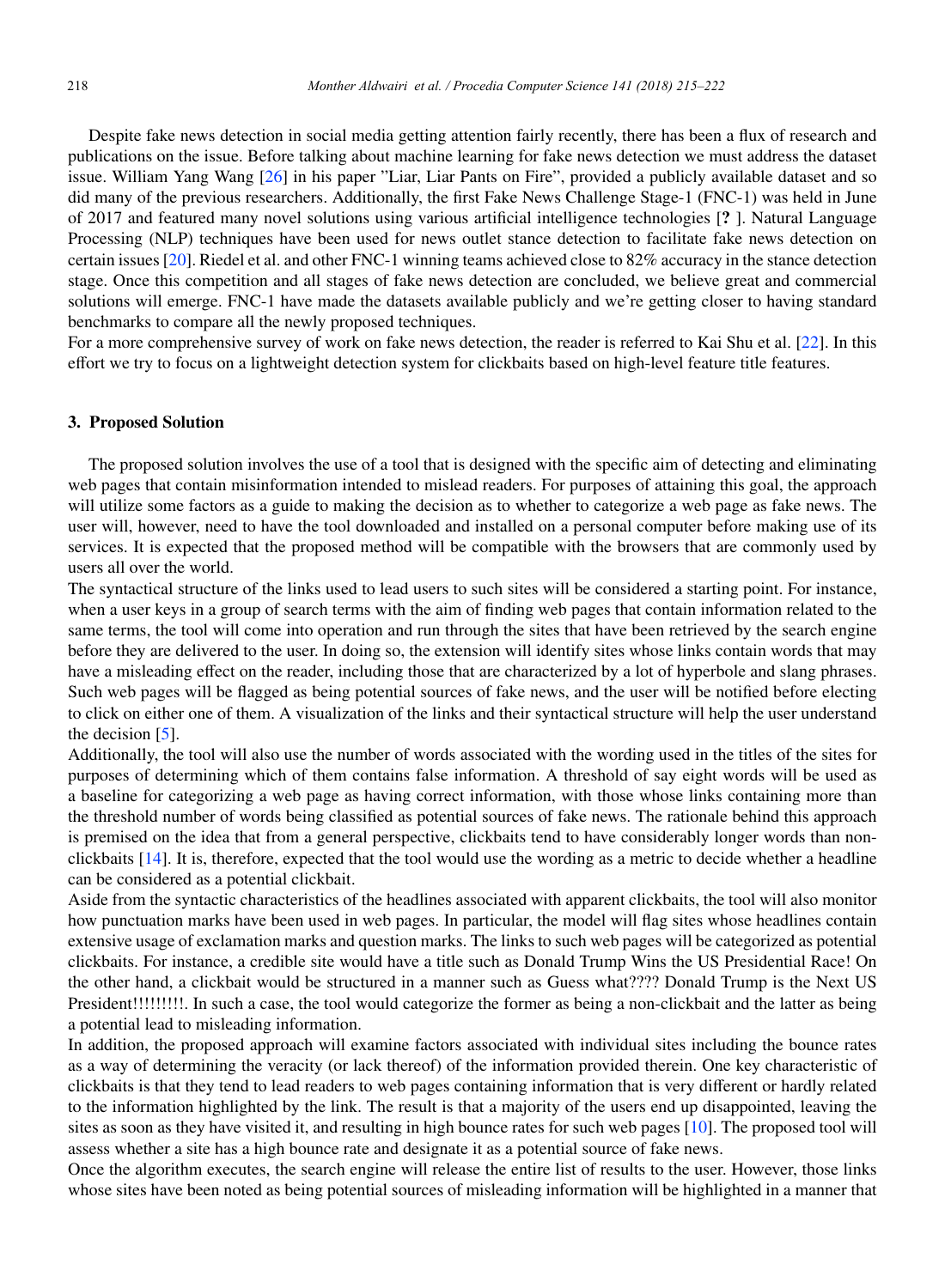allows the reader to take notice. Thereupon, the user will be provided with an option of blocking such web pages and having them excluded from the search results in future [3]. It is expected that after using the proposed method for a while, the user will have eliminated a considerable number of clickbaits from the search results retrieved by his or her preferred search engine.

### 4. METHODOLOGY

The first step was to locate a credible clickbaits database, then compute the attributes and produce the data files for WEKA. That was not easy, therefore, we crawled the web to collect URLs for the clickbaits. We focused on social media web sites that are likely to have more fake news or clickbaits ads or articles, such as: Facebook, Forex and Reddit.

The second step, after gathering URLs in a file, a python script computed the attributes from the title and the content of the web pages. Finally, we extracted the features from the web pages. The features are: keywords in Arabic and English, titles that starts with numbers, all caps words, contains question and exclamation marks, if user left the page immediately, and content related to title.

#### *4.1. SCRIPT (PSEUDO CODE)*

We had to use WEKA machine learning in order to validate the solution [25]. As WEKA requires specially formated input, we used the script below to extract the parameters needed to funiculate WEKA. Ten-fold Cross-validation was used in all experiments.

| Algorithm 1 Compute fake news websites attributes                        |
|--------------------------------------------------------------------------|
| 1: Open URL file                                                         |
| 2: for each title                                                        |
| title starts with number? $1 \rightarrow$ output file<br>3:              |
| title contains ? and/or ! marks? $1 \rightarrow$ output file<br>4:       |
| all words are capital in title? $1 \rightarrow output file$<br>5:        |
| users left the website after visiting? $1 \rightarrow output file$<br>6: |
| contents have no words from title? $1 \rightarrow output file$<br>7:     |
| title contains keywords? NoKeywords $\rightarrow$ output file<br>8:      |
| 9: end for                                                               |
|                                                                          |

#### *4.2. ATTRIBUTES SELECTION*

After reading the websites attributes file into WEKA, we rank the attributes based on several algorithms, to choose the most relevant to increase the accuracy and decrease the training time.

• InfoGainAtributeEval evaluates the worth of an attribute by measuring the information gain with respect to the class.

*In f oGain*(*Class*, *Attribute*) = *H*(*Class*) − *H*(*Class*|*Attribute*).

Basically, what it does is measuring how each feature contributes in decreasing the overall entropy. The Entropy,  $H(X)$ , is defined as follows.

 $H(X) = -sum(Pi * log2(Pi))$ 

with *Pi* being the probability of the class *i* in the dataset, and *log*2 the base 2 logarithm (in WEKA natural logarithm of base  $e$  is used, but we take  $log2$ ). Entropy basically measures the degree of "impurity". The closest to 0 it is, the less impurity there is in your dataset. Hence, a good attribute is an attribute that contains the most information, i.e, reduces the most the entropy.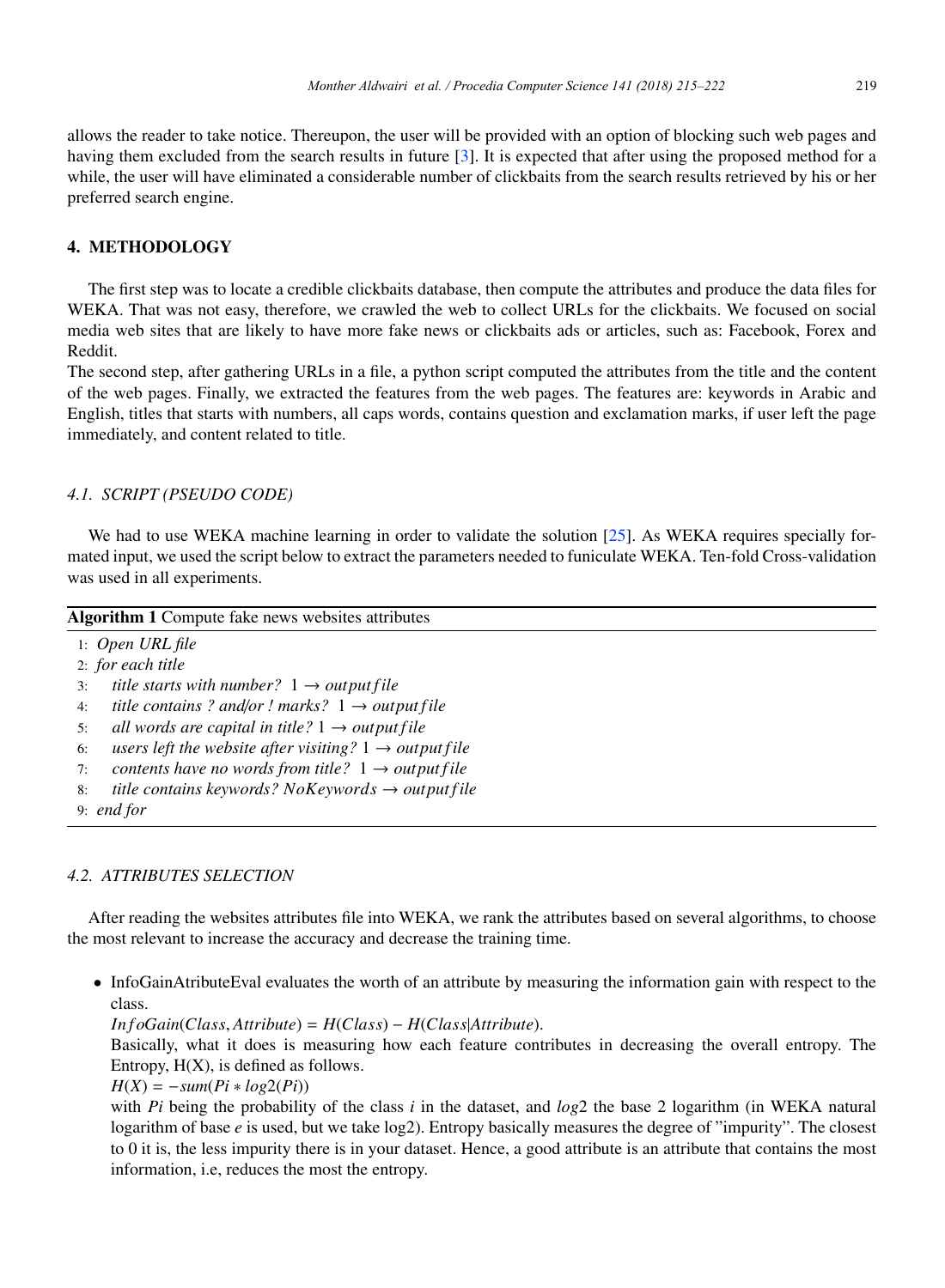• CorrelationAttributeEval evaluates the worth of an attribute by measuring the correlation (Pearson's) between it and the class. Nominal attributes are considered on a value by value basis by treating each value as an indicator. An overall correlation for a nominal attribute is arrived at via a weighted average. So, an indicator for the value of a nominal attribute is a numeric binary attribute that take on the value of 1 when the value occurs in an instance and 0 otherwise.

Table 1 reports the attributes selection results, based on Info Gain and Correlation Attribute, for the tops attributes we use in our tests.

| Attribute                   | Correlation | Info Gain |  |
|-----------------------------|-------------|-----------|--|
|                             | Attribute   | Attribute |  |
|                             | Eval        | Eval      |  |
| Start with number           | 0.0768      | 0.00433   |  |
| Content have title words    | 0.775       | 0.00434   |  |
| Contain question and excla- | 0.0862      | 0.00545   |  |
| mation mark                 |             |           |  |
| All words capital           | 0.1195      | 0.104     |  |
| User left the webpage imme- | 0.3672      | 0.12883   |  |
| diately                     |             |           |  |
| Keywords                    | 0.4455      | 0.27042   |  |

#### Table 1: Attributes Selection

#### *4.3. WEKA CLASSIFIERS*

The classifier can described as the algorithm that evaluates the given data and provides the end result. WEKA ships with numerous classifiers, we experiments and choose the best performing ones for our dataset.

- BayesNet: Bayes network learning using various search algorithms and quality measures. Bayes Network classifier provides data structures such as network structure, conditional probability distributions, etc., and facilities common to Bayes network learning algorithms such as *K*2 and *B*.
- Logistic: Class for building and using a multinomial logistic regression model with a ridge estimator.
- Random Tree: Class for constructing a tree that considers *K* randomly chosen attributes at each node. It performs no pruning and has an option to allow estimation of class probabilities (or target mean in the regression case) based on a hold-out set (backfitting).
- NaiveBayaes: Class for a Naive Bayes classifier using estimator classes. Numeric estimator precision values are chosen based on analysis of the training data. For this reason, the classifier is not an UpdateableClassifier (which in typical usage are initialized with zero training instances).

#### 5. RESULTS

This section presents the performance metrics and discusses the classification results.

#### *5.1. METRICS*

Precision is the true positives divided by the predicted positives (the true positives plus the false positives). Meanwhile the recall is the rate of the true positives and called also the sensitivity, which is the true positives divided by the true positives plus the false negatives. As for the f-measure, it is the combination of precision and recall, we multiply the precision and recall then divide them to the precision plus the recall and then multiply by two.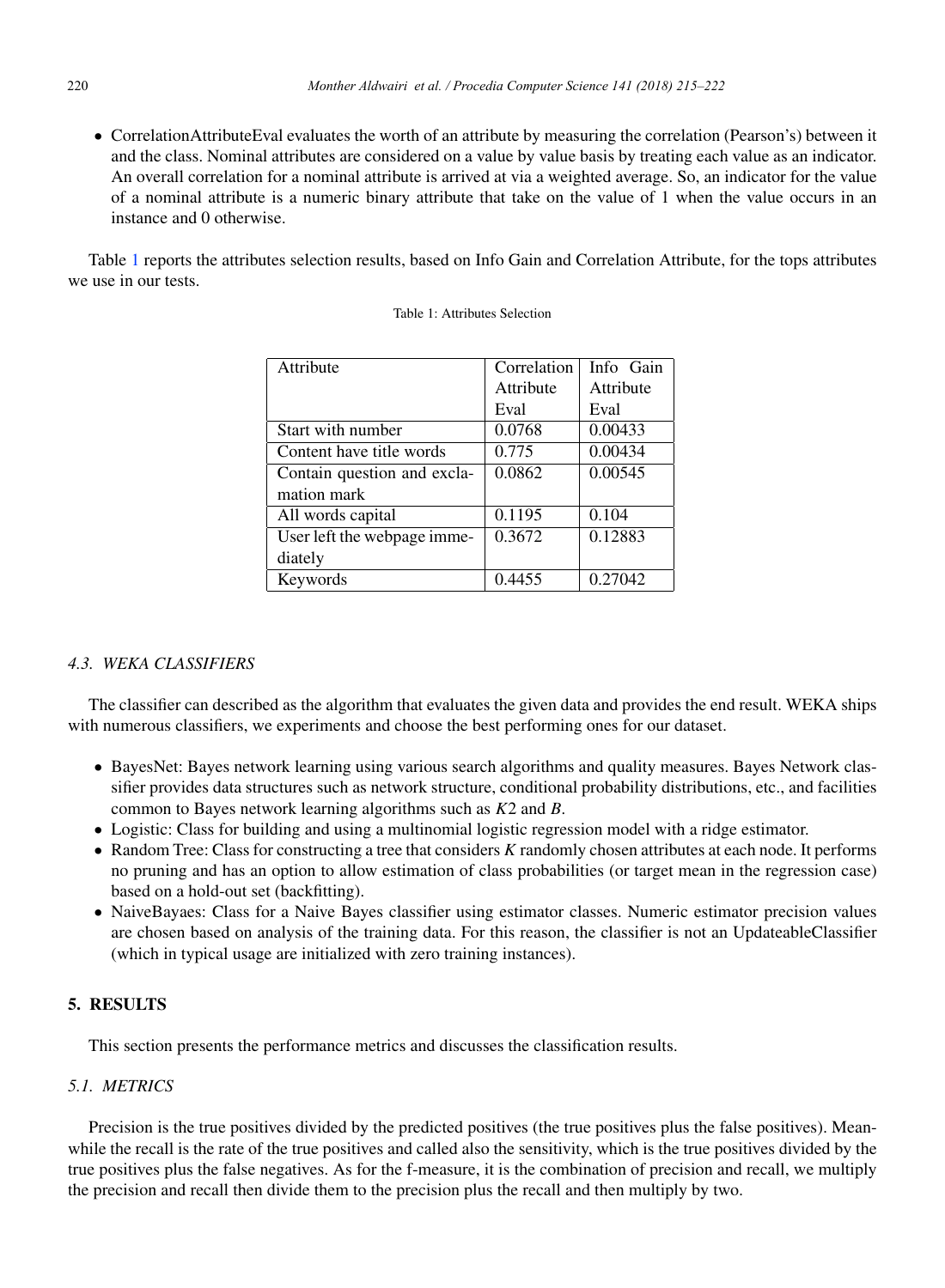#### *5.2. CLASSIFIERS RESULT*

The classifiers are compared based on: Precision, Recall, F-Measure and ROC. Logistic classifier has the highest precision, 99.4% and therefore the best classification quality as shown by Table 2. Logistic and RandomTree classifiers had the best recall that is best sensitivity of 99.3%. The f-measure combines precision and recall, the Logistic and RandomTree classifiers outperformed others at 99.3%. Finally, BayesNet and Naivebayes had the best area under the ROC curve.

| Classifier  | Precision | Recall | F-Measure | ROC.    |
|-------------|-----------|--------|-----------|---------|
| Bayes Net   | 94.4%     | 97.3%  | $97.2\%$  | $100\%$ |
| Logistic    | 99.4%     | 99.3%  | 99.3%     | 99.5%   |
| RandomTree  | 99.3%     | 99.3%  | 99.3%     | 97.3%   |
| Naive Bayes | 98.7%     | 98.7%  | 98.6%     | $100\%$ |

Table 2: Classification Results

#### 6. CONCLUSIONS

Fake news and Clickbaits interfere with the ability of a user to discern useful information from the Internet services especially when news becomes critical for decision making. Considering the changing landscape of the modern business world, the issue of fake news has become more than just a marketing problem as it warrants serious efforts from security researchers. It is imperative that any attempts to manipulate or troll the Internet through fake news or Clickbaits are countered with absolute effectiveness. We proposed a simple but effective approach to allow users install a simple tool into their personal browser and use it to detect and filter out potential Clickbaits. The preliminary experimental results conducted to assess the method's ability to attain its intended objective, showed outstanding performance in identify possible sources of fake news. Since we started this work, few fake news databases have been made available and we're currently expanding our approach using R to test its effectiveness against the new datasets.

#### Acknowledgements

This work was supported by Zayed University Research Office, Research Cluster Award # R17079.

#### References

#### References

- [1] Abu-Nimeh, S., Chen, T., Alzubi, O., 2011. Malicious and spam posts in online social networks. Computer 44, 23–28. doi:10.1109/MC. 2011.222.
- [2] Al Messabi, K., Aldwairi, M., Al Yousif, A., Thoban, A., Belqasmi, F., 2018. Malware detection using dns records and domain name features", in: International Conference on Future Networks and Distributed Systems (ICFNDS), ACM. URL: https://doi.org/10.1145/3231053. 3231082.
- [3] Aldwairi, M., Abu-Dalo, A.M., Jarrah, M., 2017a. Pattern matching of signature-based ids using myers algorithm under mapreduce framework. EURASIP J. Information Security 2017, 9. URL: http://dblp.uni-trier.de/db/journals/ejisec/ejisec2017.html# AldwairiAJ17.
- [4] Aldwairi, M., Al-Salman, R., 2011. Malurls: Malicious urls classification system, in: Annual International Conference on Information Theory and Applications, GSTF Digital Library (GSTF-DL), Singapore. doi:10.5176/978-981-08-8113-9\_ITA2011-29. the best paper award.
- [5] Aldwairi, M., Alsaadi, H.H., 2017. Flukes: Autonomous log forensics, intelligence and visualization tool, in: Proceedings of the International Conference on Future Networks and Distributed Systems, ACM, New York, NY, USA. pp. 33:1–33:6. URL: http://doi.acm.org/10. 1145/3102304.3102337, doi:10.1145/3102304.3102337.